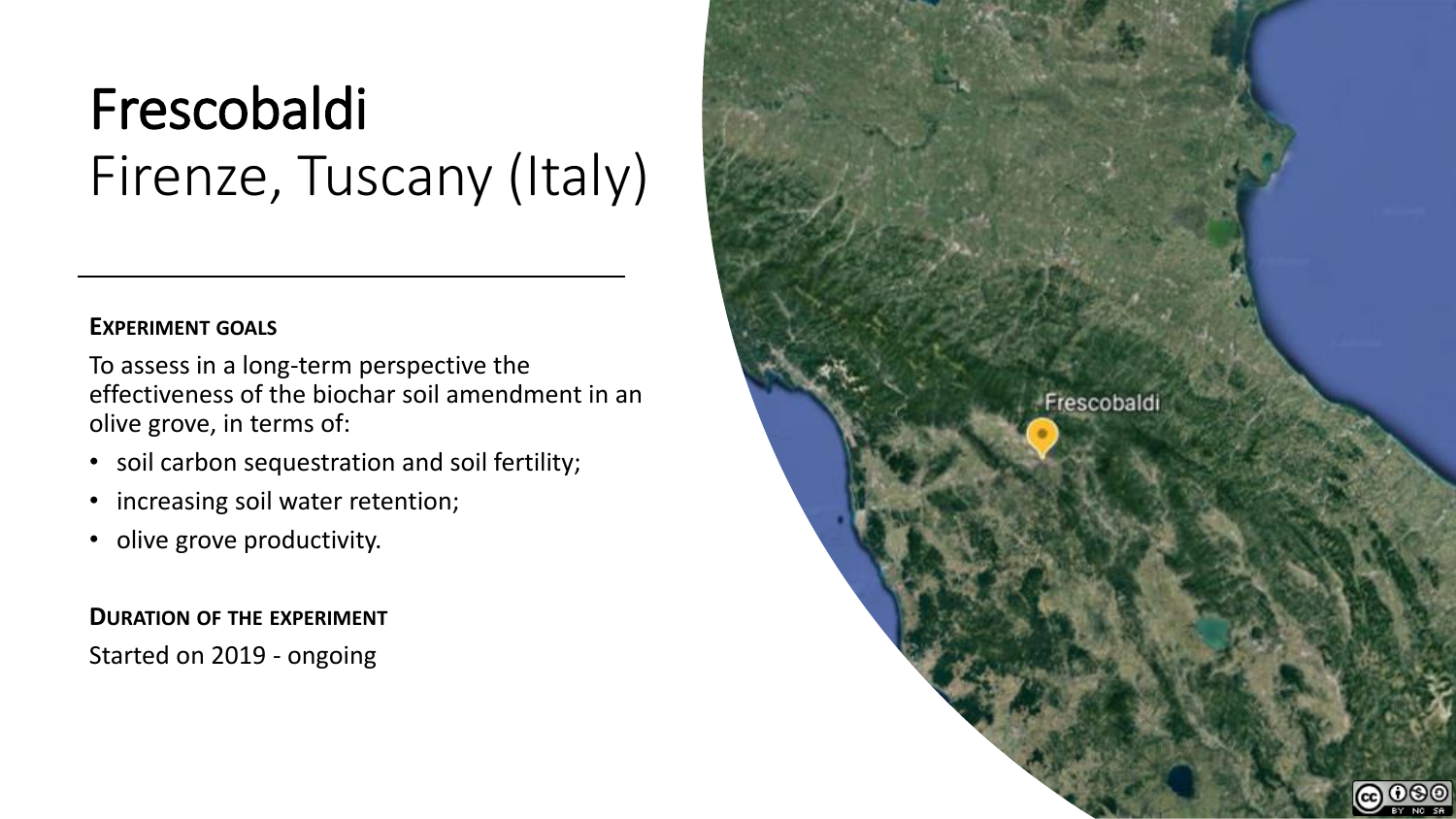## **SITE DESCRIPTION**

The field experiment was done in an olive grove "Caldine" at the "Marchesi Frescobaldi – Sieci Estate" (Lat. 43◦47′59′′N; Long. 11◦24′ 02′′E; 240 m a.s.l.). The olive grove has plant density of 140 trees ha<sup>-1</sup> (6 x 6 m); the rows' orientation is East-West. The olive grove is not irrigated. A strip plot experiment, with two treatments and four replicates was setup in 2019. Each plot had a surface area of 864  $m^2$  (12 m in width and 72 m in length) including 3 olive rows and 2 inter-rows. The treatments were: a single biochar application at a rate of 30 ton ha−1 in 2019 and a control. Biochar was applied in the inter-row space of the olive grove using a spreader and it was incorporated into the soil using a chisel plow tiller to 0.3 m depth.

#### **BIOCHAR AND ITS APPLICATION IN THE FIELD**

The biochar applied was a produced by Frescobaldi using wood, through a gassification process at temperature of 900◦C. The biochar complies with Italian legislation on biochar.



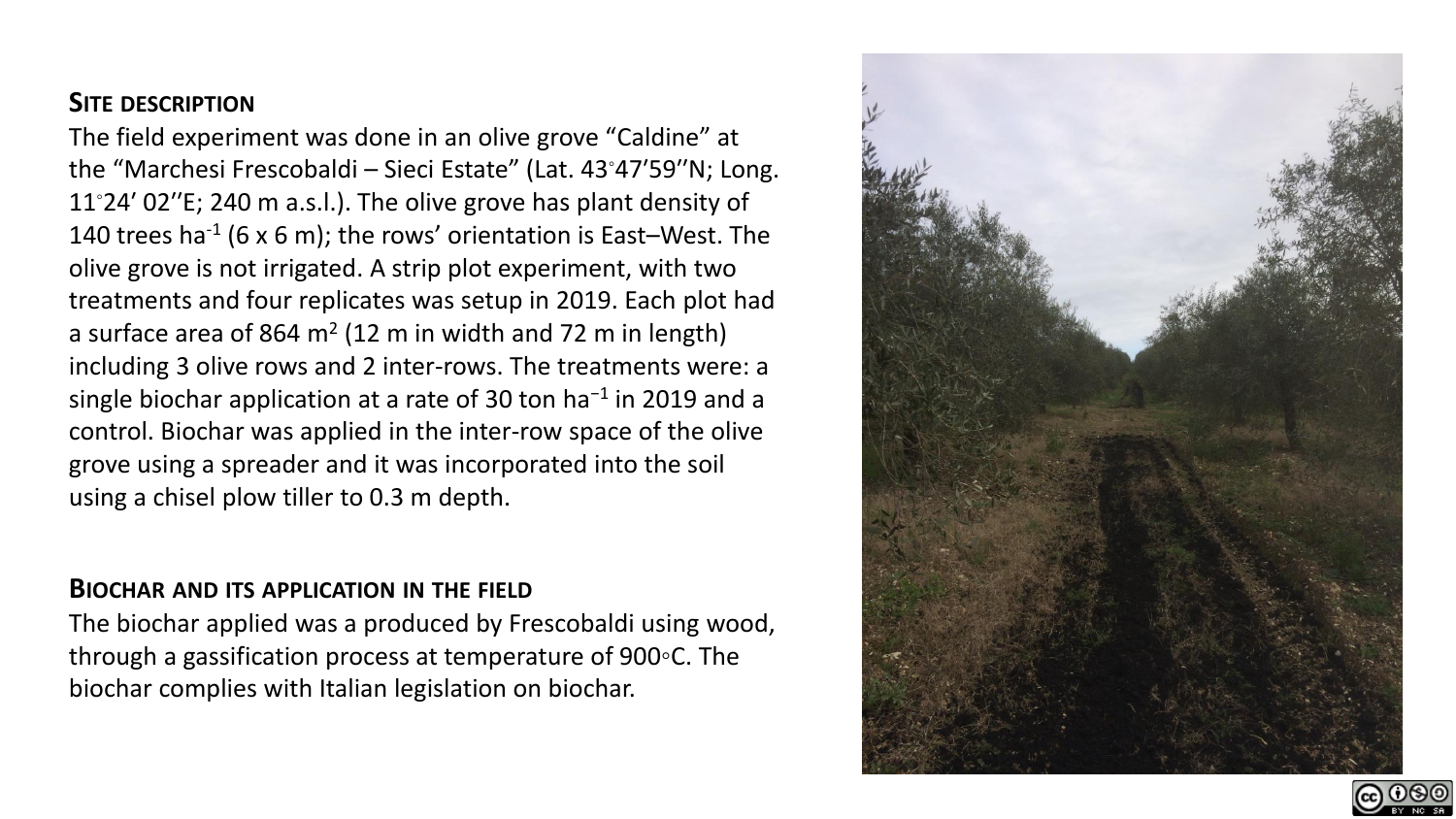#### **MEASURED PARAMETERS**

**Field conditions**: meteorological data. **Soil analysis and interactions with biochar**: periodic soil analysis, pH, water retention, soil biological index. **Biochar dynamics and matrices**: soil carbon content. **Production data**: quality and quantity of olives.

#### **PLANNED ACTIVITIES OR POTENTIAL EXPERIMENTAL ACTIVITIES**

Frescobaldi's long-term field experiment will be designed to represent an opportunity for the scientific community to test and verify the long-term effects of adding biochar to soil.